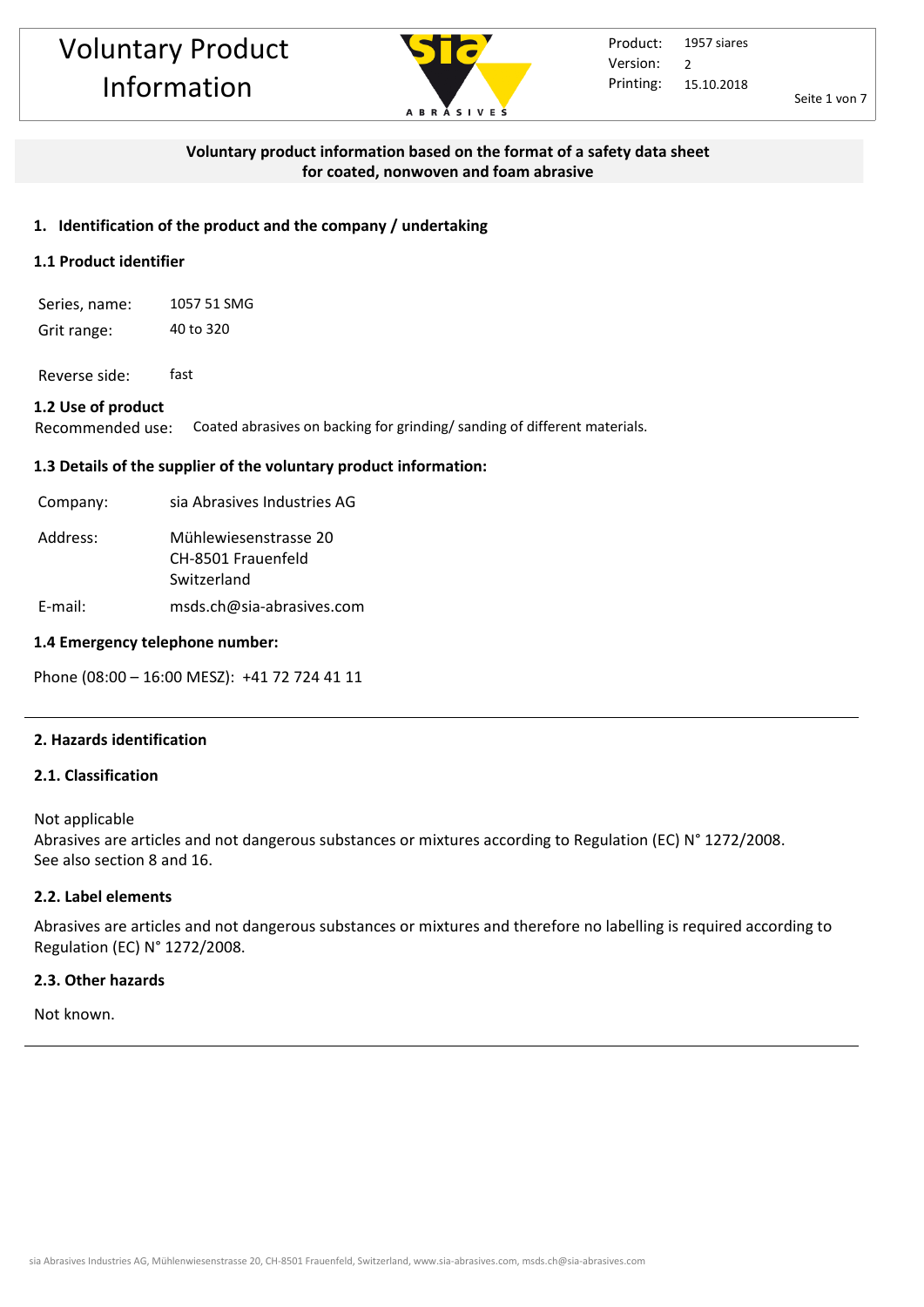

#### **3. Composition/information on ingredients**

The product contains the following ingredients which are classified according to Regulation (EC) Nr. 1272/2008 or for which a community occupational exposure limit value exists:

| Substance | $EC-N^{\circ}$ | $CAS-N^{\circ}$                | $ REACH Reg. No $ Conc. $%$ | Classification acc. to Regulation (EC) N° |                          |
|-----------|----------------|--------------------------------|-----------------------------|-------------------------------------------|--------------------------|
|           | (if available) | $\vert$ (if available) $\vert$ | (if available)              | 1272/2008                                 |                          |
|           |                |                                |                             | Hazard classes /                          | <b>Hazard statements</b> |
|           |                |                                |                             | hazard categories                         |                          |

Nothing to declare

(for full text of H-phrases see section 16)

**Remark** No PDMS (silicone-oils) present in this product

#### **4. First aid measures**

See also section 8 and 16

#### **4.1. Description of first aid measures**

Inhalation

Not possible, due to the form of the product. If dust is inhaled, move person to fresh air. If breathing is difficult, have qualified personnel administer oxygen. Seek medical attention if irritation or other symptoms persist.

#### Eye contact

Remove contact lenses if present and easy to do so. Flush eyes thoroughly with large amounts of water, holding eyelids open. If irritation persists, seek medical attention.

#### Skin contact

Wash skin with soap and water. If irritation or other symptoms develop, seek medical attention. sist.

Ingestion

Not likely, due to the form of the product. In the event of, do not induce vomiting. Rinse mouth with water. Seek medical attention if a large amount is swallowed or if you feel unwell..

#### **4.2. Most important symptoms and effects, both acute and delayed**

Not known, but dust may cause eye and respiratory irritation. Prolonged inhalation of high concentration of dust may cause adverse effects on the lungs.

#### **4.3. Indication of any immediate medical attention and special treatment needed**

Not relevant. Treat symptomatically.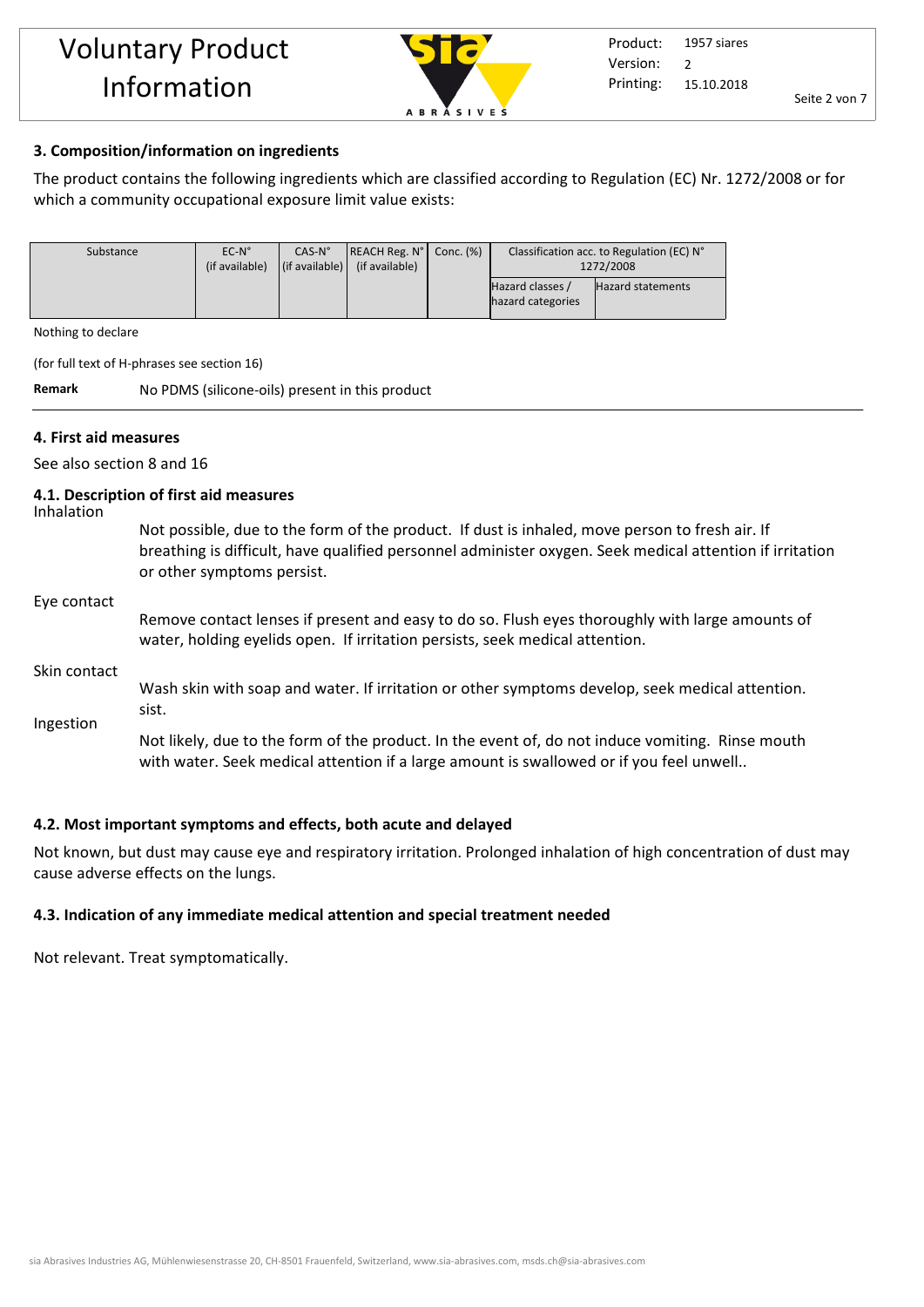

### **5. Fire fighting measures**

#### **5.1. Extinguishing media:**

Extinguishing media: water, foam, sand, powder or C02 as appropriate for surrounding materials.

## **5.2. Special hazards arising from the product**

Toxic fumes may occur. Use respiratory protective equipment.

## **5.3. Special protective equipment and precautions for fire-fighters**

Extinguishing materials should be selected according to the surrounding area.

## **6. Accidental release measures**

Not applicable.

## **7. Handling and storage**

Follow instructions of grinding machine manufacturers and the relevant national regulations. In addition, observe the safety recommendations of the manufacturer.

## **8. Exposure controls/personal protection**

## **8.1. Control parameters**

Before grinding it is recommended to perform a risk assessment and to use personal protection equipment accordingly.

Occupational exposure limit values and/or biological limit values.

Keep exposure to the following components under surveillance. (Observe also the regional official regulations

**Abbreviation:** e: inhalable / einatembar a: respirable / alveolengängig NA: not applicable / nicht zutreffend

#### **EUROPE:**

Longterm: The employee's average airborne exposure in any 8-hour work shift of a 42-hour work week which shall not be exceeded. Shortterm: Maximum exposure of four 15min periods per 8 hour shift, with at least 60 minutes between exposure periods

Note: Hazardous dust of the workpiece material may be generated during grinding and/or sanding operations. National regulations for dust exposure limit values have to be taken into consideration.

## **8.2. Exposure controls**

## **8.2.1. Individual protection measures**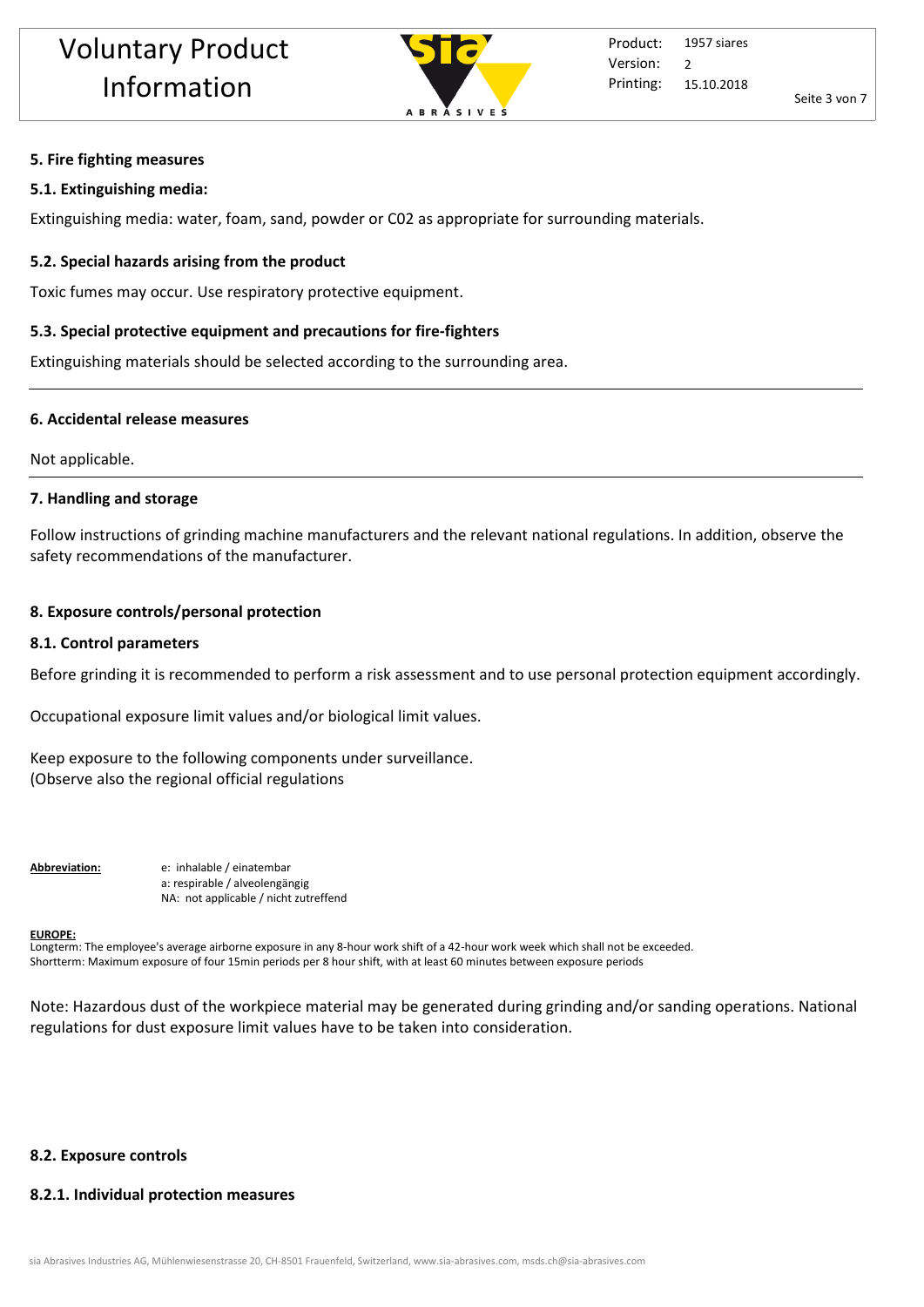

Product: Printing: 1957 siares 15.10.2018 Version: 2

Seite 4 von 7

# **8.2.1.1. Respiratory protection**

Use respiratory protective equipment (type depends on specific application and material being ground)

# **8.2.1.2. Hand protection**

Wear protective gloves (type depends on specific application and material being ground)

# **8.2.1.3. Eye protection**

Wear protective goggles or face shield (type depends on specific application and material being ground)

# **8.2.1.4. Hearing protection**

Use hearing protection (type depends on specific application and material being groun)

# **8.2.1.5. Body protection**

Use protective clothing (type depends on specific application and material being ground)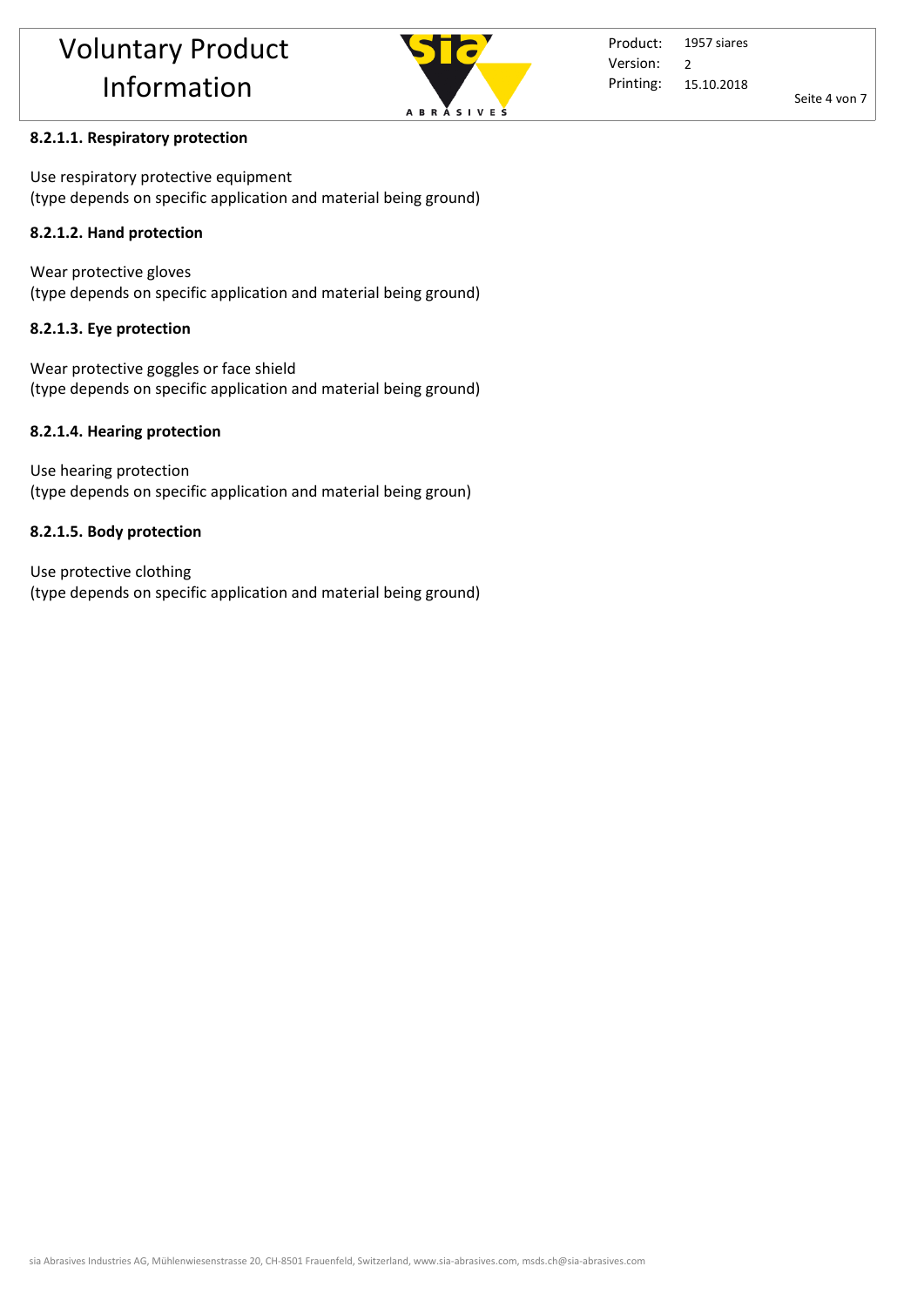

Product: Printing: 1957 siares 15.10.2018 Version: 2

Seite 5 von 7

#### **9. Physical and chemical properties**

#### **9.1. Information on basic physical and chemical properties**

| <b>General Physical Form</b>             | <b>Abrasives Product</b> |  |  |
|------------------------------------------|--------------------------|--|--|
| Product Apperance                        | Solid abrasive product   |  |  |
| Grade                                    | 40-320                   |  |  |
| Color                                    | red                      |  |  |
| Odor                                     | No odor                  |  |  |
| Odor Threshold                           | Not applicable           |  |  |
| pH                                       | Not applicable           |  |  |
| Melting point                            | Not applicable           |  |  |
| Boiling point                            | Not applicable           |  |  |
| Flash point                              | Not applicable           |  |  |
| Evaporation rate                         | Not applicable           |  |  |
| Flammable Limits (LEL)                   | Not applicable           |  |  |
| Flammable Limits (UEL)                   | Not applicable           |  |  |
| Vapor density                            | Not applicable           |  |  |
| Specific gravity                         | Not applicable           |  |  |
| Solubility in Water                      | Not applicable           |  |  |
| Solubility non Water                     | Not applicable           |  |  |
| Partition coefficient: n-octanol / water | Not applicable           |  |  |
| Autoignition temperature                 | Not applicable           |  |  |
| Decomposition temperature                | Not applicable           |  |  |
| Viscosity                                | Not applicable           |  |  |

#### **9.2. Other information**

None

#### **10. Stability and reactivity**

#### **10.1. Reactivity**

Product is stable when handled or stored correctly

#### **10.2. Chemical stability**

No decomposition in normal use.

#### **10.3. Possibility of hazardous reactions**

No dangerous reactions known.

#### **10.4. Conditions to avoid**

Product is stable when handled or stored correctly. 

#### **10.5. Incompatible materials**

No dangerous reactions known.

#### **10.6. Hazardous decomposition products**

None known. At temperatures exceeding 250° C hazardous or toxic decomposition products may be generated – see section 5.2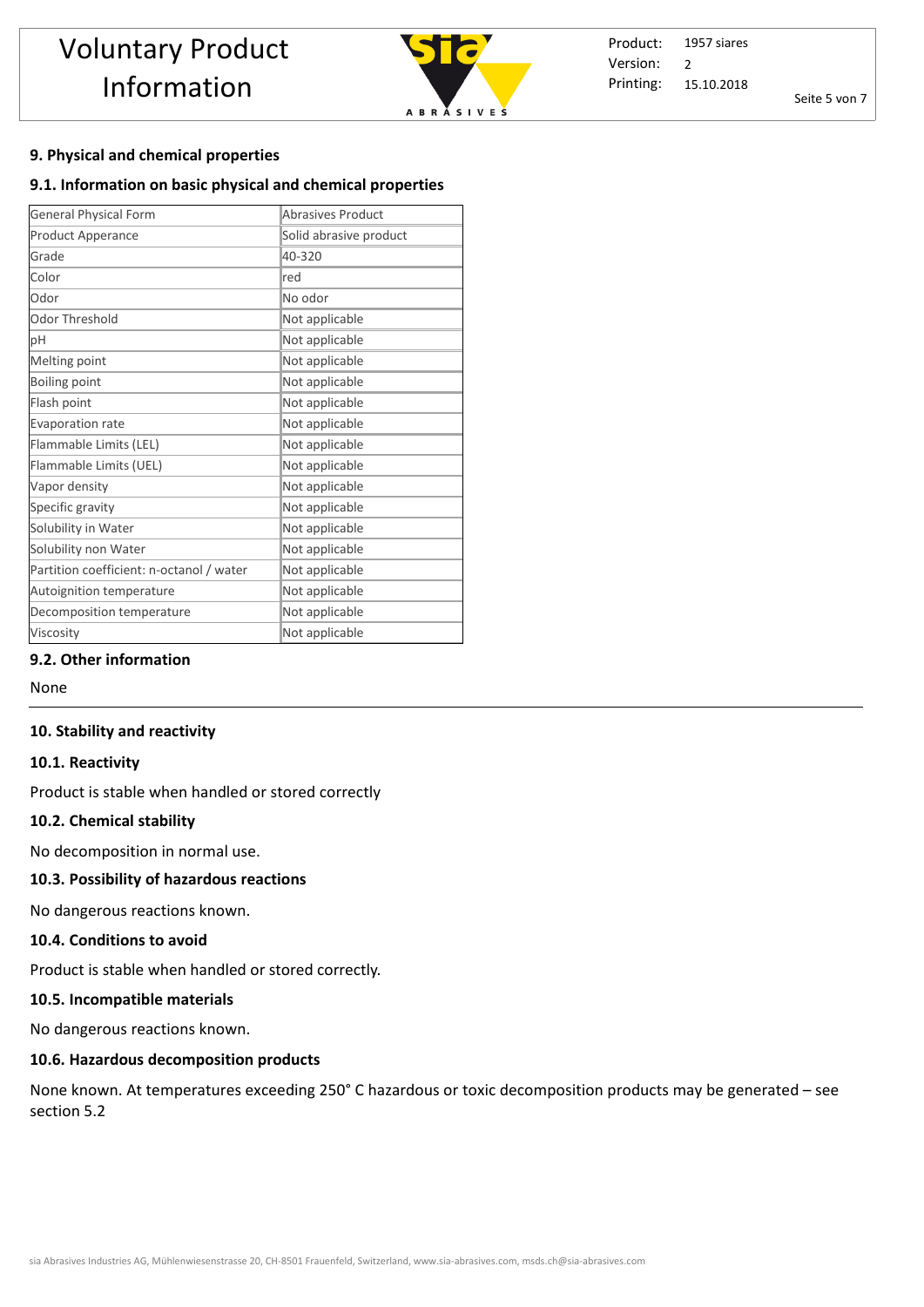

Seite 6 von 7

## **11. Toxicological information**

## **11.1. Information on acute effects of exposure**

No toxicological effects if inhaled or swallowed or with eye or skin contact are known. See also section 8.

## **12. Ecological information**

## **12.1. Toxicity**

No effects known.

## **12.2. Persistence and degradability**

No biodegradable potentials known.

## **12.3. Bioaccumulative potential**

No potentials known.

## **12.4. Mobility in soil**

No potentials known.

## **12.5. Results of PBT and vPvB assessment**

Not relevant.

## **12.6. Other adverse effects**

No effects known.valuated.

## **13. Disposal considerations**

## **13.1. Waste treatment methods**

Dispose in accordance with all local, state and national regulations. Local regulations may be more stringent than regional and national requirements. It is the responsibility of the waste generator to determine the toxicity and physical characteristics of the material to determine the proper waste identification and disposal in compliance with applicable regulations.

## **13.1.2. Product**

Follow national and regional regulations.

Due to the ingredients and properties disposal as non hazardous waste (2000/532/EC) is possible if no hazardous materials are added to the abrasives. (EWC – Nr. 120121),